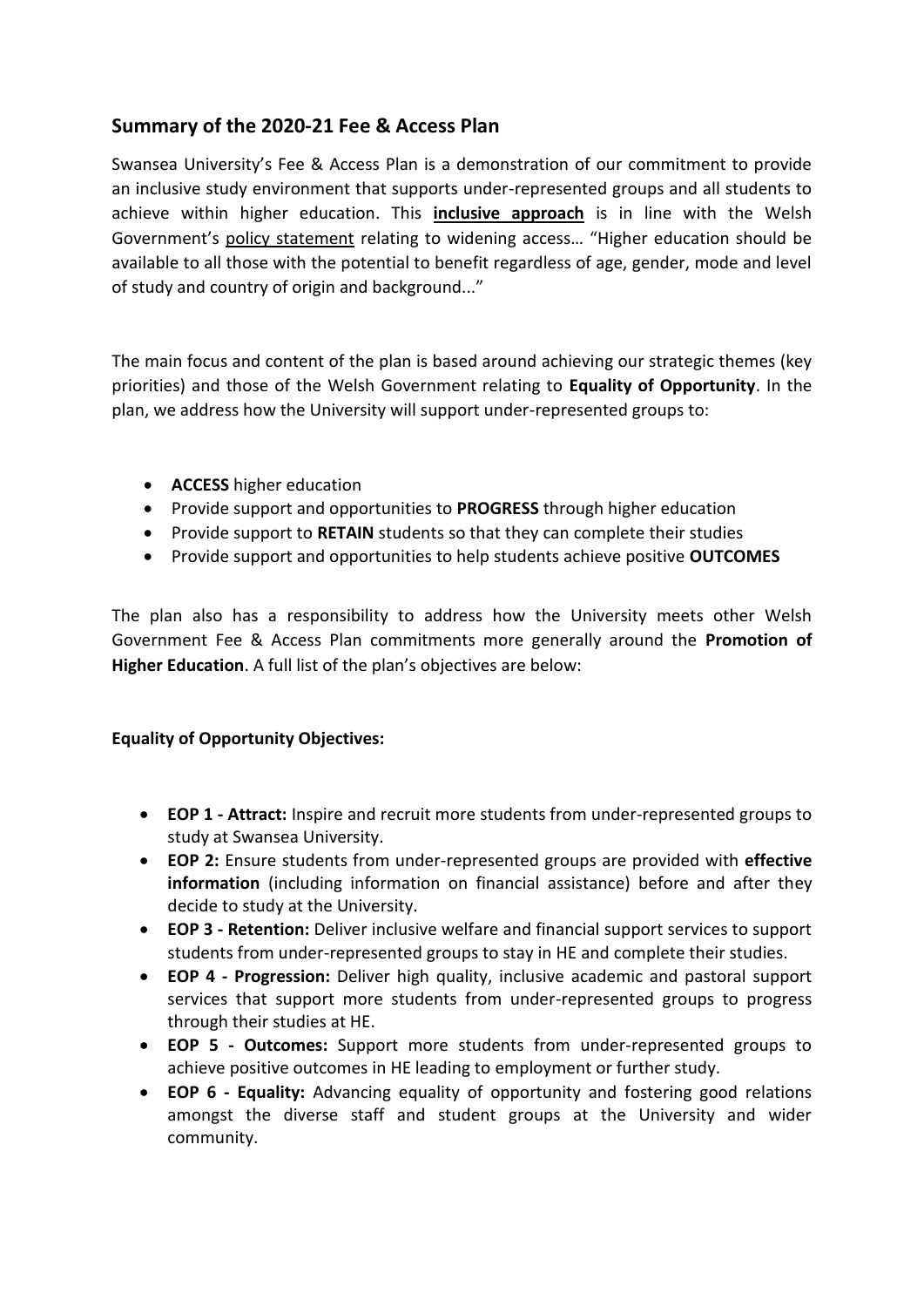## **Promotion of Higher Education Objectives:**

- **PoHE 1 - Regional Strategic Partnerships:** Deliver partnerships within Wales that deliver the Institutions HE mission, expand opportunities for students and advances our Civic Mission aspirations.
- **PoHE 2 - Student Experience:** Deliver services, facilities and activities that enhance the student experience including improvements to the quality of teaching.
- **PoHE 3 - Employability:** Provide services, support and activities for students in partnership with employers that strengthen the employability of Welsh Graduates.
- **PoHE 4 - Internationalisation:** Deliver services and activities that promote Welsh HE internationally leading to greater international student recruitment and international partnerships.
- **PoHE 5 - Raise awareness** of the value of Higher Education to potential students generally.

The **under-represented groups** supported by this plan have been selected based on current Welsh Government/HEFCW priority groups, a review of our student profile data and through reference to the University's Strategic Equality Plan. Typically, these students will be those from disadvantaged backgrounds, with protected characteristics and/or groups that are under-represented within our student population:

- Student from low participation areas (as defined by POLAR)
- Students from the bottom 40% of the Welsh Index of Multiple Deprivation (WIMD)
- Students from low-income households
- Welsh Medium Students
- Part-Time Students
- Mature Students
- Disabled Students
- Black and Minority Ethnic (UK) students
- Looked After Children, care leavers and carers
- Estranged students
- Students with other protected characteristics Religion & Belief, Sexual Orientation, Gender Reassignment and Pregnancy & Maternity.

In addressing the Equality of Opportunity and Promotion of Higher Education objectives, the University has committed 17.6% of the income it will generate in 2020-21 from student fees. This investment will be used to provide a variety of services, functions and activities that attract, support, retain, develop and help students from under-represented groups succeed in higher education. In addition, the investment will also be used to promote and improve the impact of Welsh higher education at a local, regional and international level.

Some of the main priorities identified for the 2020-21 plan include: